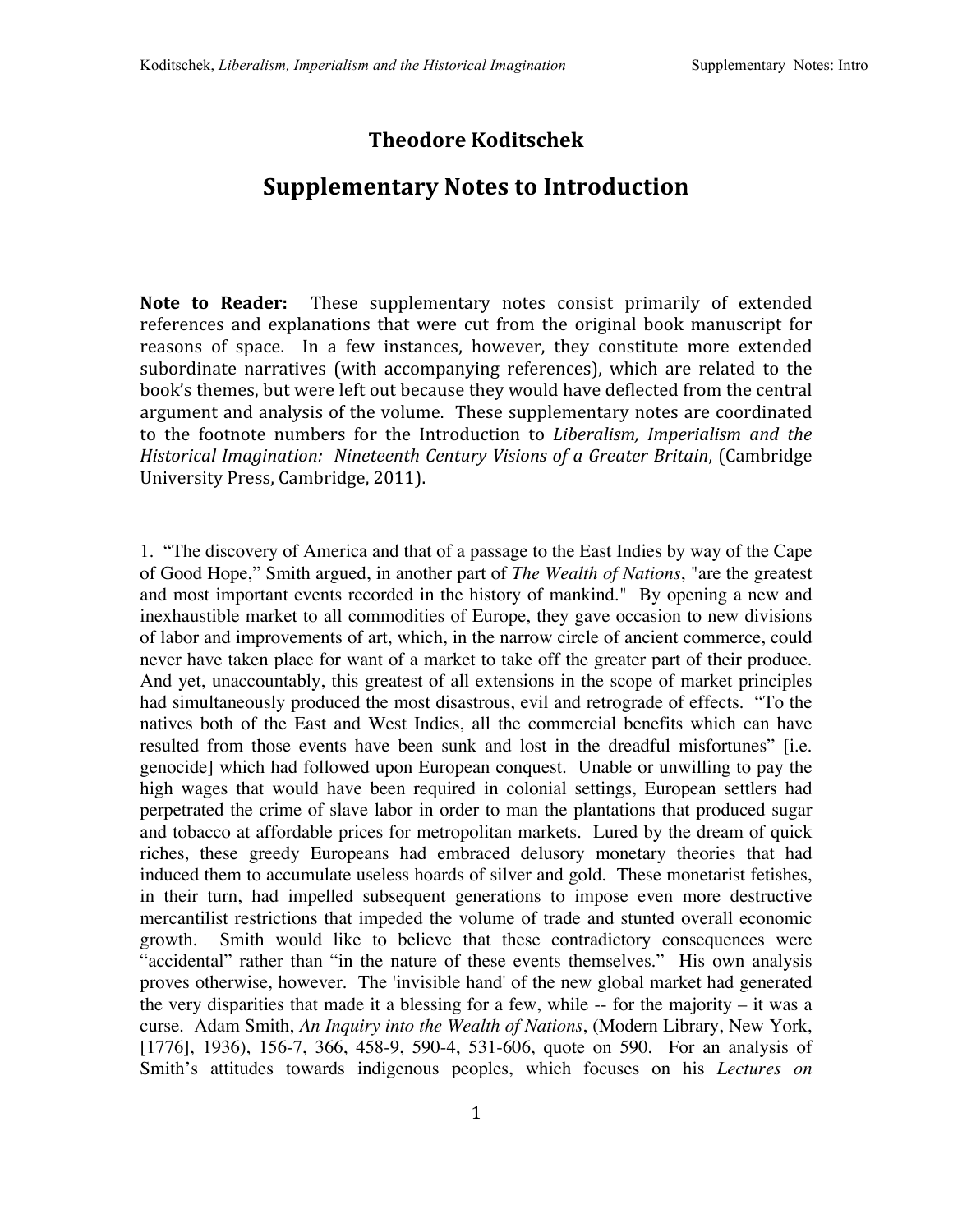*Jurisprudence*, see Jennifer Pitts, *A Turn To Empire: The Rise of Imperial Liberalism in Britain and France*, (Princeton University Press, Princeton, 2005), 25-58. For further analysis of British mercantilism and anti-mercantilism see D.C. Coleman, ed., *Revisions in Mercantilism*, (Methuen, London, 1969); Walter E. Minchinton, ed., *Mercantilism: System or Expediency?*, (Heath, Lexington, 1969); Klaus Knorr, *British Colonial Theories: 1570-1850*, (University of Toronto Press, Toronto, 1944); George Louis Beer, *The Origins of the British Colonial System, 1578-1660*, (Peter Smith, Gloucester, Massachusetts, 1959); *British Colonial Policy, 1754-65*, (Smith, Gloucester, 1958); and Jeremy Black, *A System of Ambition? British Foreign Policy, 1660-1793*, (Longmans, London, 1991).

Smith's belief that Britain's North American Empire might be saved if it were liberalized and decentralized was shared by several contemporary commentators. Indeed, in 1774 and 1775, the American crisis stimulated a wave of creative proposals for possible schemes of imperial federation. These discussions were already well under way when *The Wealth of Nations* was written. The flurry began with John Cartwright's *American Independence*, (Burt Franklin, New York, [1775], 1970), Cartwright wrote in response to a pamphlet by Josiah Tucker, which had argued that the colonies were not worth keeping, and should be allowed to leave; *The True Interest of Britain, set forth with Regard to the Colonies*, (Bell, Philadelphia, 1776). Cartwright thought it was worth persuading the colonists to remain in a Union with Britain, where they would provide a major impetus for reform. Since the (white) colonists were already free Britons under the ancient Constitution, Cartwright argued, all that was necessary was to devise an institutional scheme whereby their legislatures would be given powers that corresponded with those of the Westminster Parliament. A few months later a Dissenter, Richard Price, offered a similar 'Home Rule' program. *Observations on the Nature of Civil Liberty and the War with America*, (T. Cadell, London, 1777). For yet another proposal along similar lines see William Pulteney, 2nd Earl of Bath, *Plan of Re-union between Great Britain and her Colonies*, (J. Murray, London, 1778).

Given the vast challenges of distance and communication, these proposals to save the first Empire were non-starters in the 1770s. A century later, when they were dusted off and re-proposed by reformers of the second Empire, they were taken seriously enough that their inner contradictions (e.g. Anglo-Saxon liberty vs. native coercion) rose to the fore. See Duncan Bell, *The Idea of Greater Britain: Empire and the future of World Order, 1860-1900*, (Princeton University Press, Princeton, 2007), and chapter five, *infra*, for more details

2. The first U.S. tariff was the Hamilton Tariff of 1789, which was implemented primarily for revenue purposes. Only in 1828 did the United States begin to adopt overtly protectionist measures, and these were again reduced during the 1830s. Thus, until the crisis of 1860, and the break-up of the Union, the American Republic maintained a system of relatively open trade. Louis M. Hacker, *The Triumph of American Capitalism*, (Columbia University Press, New York, 1947), 190, 307-9.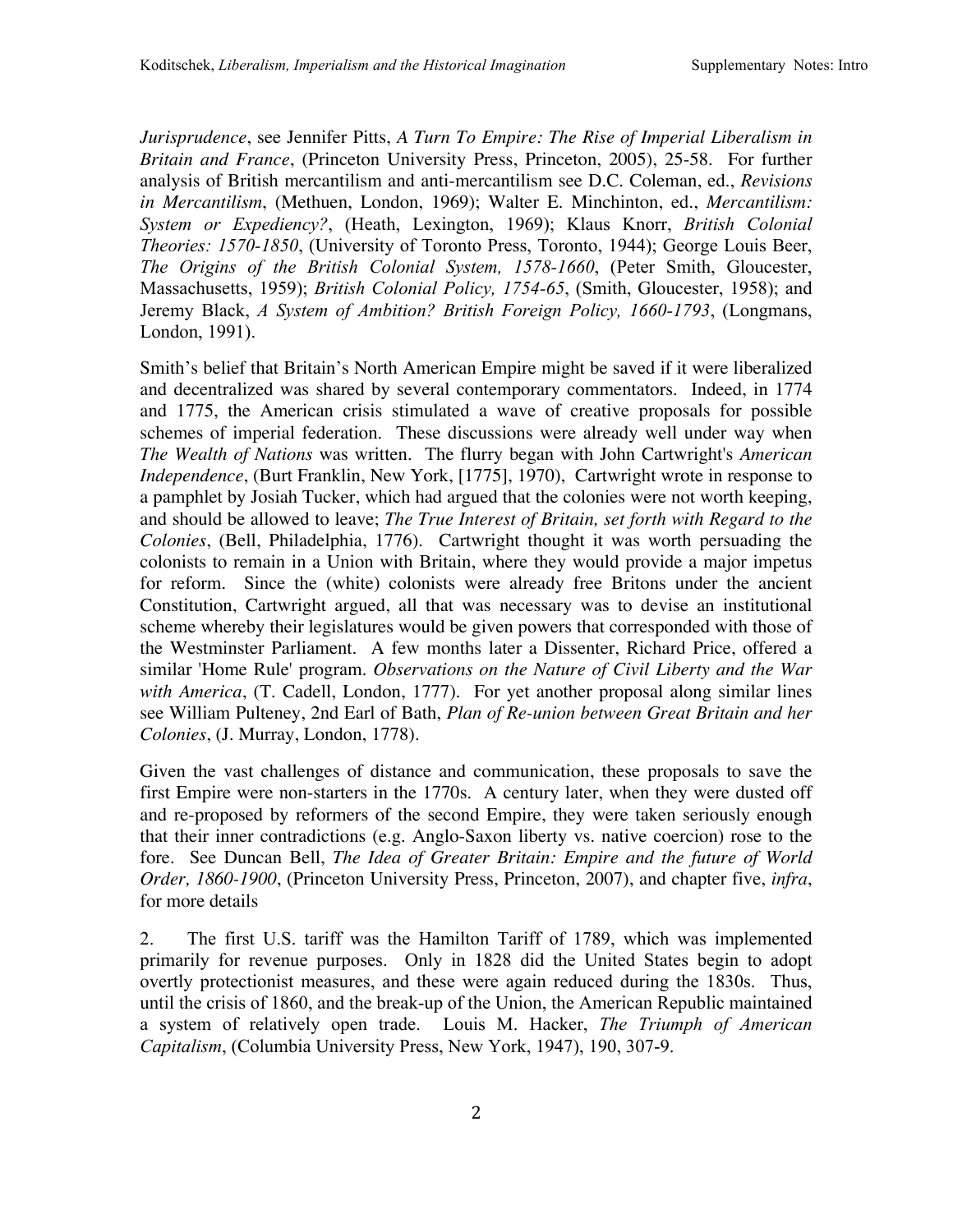4. To my knowledge, there was no accurate census of the entire British Empire during the nineteenth century, and even if there had been, disputes would remain about exactly which places really were in the 'Empire', as opposed to some less formal type of political dependency. The figure of 175 million that I have cited from Henry Morris's *History of Colonization*, (Macmillan, New York, 1908), and B.R. Mitchell's *Abstract of British Historical Statistics*, (Cambridge University Press, Cambridge, 1962), for 1860 is probably on the low end. Most likely it encompasses only colonies in the strictest sense, as well as only those parts of India that were under direct British rule. Christopher Bayly offers the more expansive estimate of 200 million c. 1820, which would put the midcentury totals somewhere in the neighborhood of 250 million; *Imperial Meridian*, (Longman, London, 1989), 3. W.W. Rostow, *The World Economy: History and Prospect*, (University of Texas Press, Austin, 1978), 4, reports a population of 233 million for the Indian subcontinent in 1850, which suggests that the total population of all areas under British suzerainty (loosely conceived) may have been in the neighborhood of 300 million. The real meaning of such estimates is questionable, however.

Notoriously, this second British Empire was one of those elephantine phenomena which seem to attract blind men (and women) to talk past one another -- one calling it a rope when he touches the trunk, and another calling it a tree when she touches the leg. Over the years we have been offered Leninist, Hobsonian, Schumpeterian, Robinsonian and Gallagherian (and many other) theories to explain nineteenth century imperialism, all of which illuminated certain aspects of the beast. As this book will show, the second British Empire (indeed, modern imperialism in general) is too contradictory and composite a phenomenon to be explained by any single unifying theory. This does not mean, however, that we should not seek coherent heuristic frameworks for mapping its relation to such concurrent processes as the rise of industrial capitalism, the persistence of gentility, the stabilization of society, the transformation of the state, and the incorporation of subalterns, as well as the construction and constant reconstruction of national/imperial identities. While my book does not purport to offer a definitive treatment of these intersections, I believe that it begins to explore them in a novel and productive way.

Although capitalism and class are not explicitly theorized in my book, they are very much present as background forces. Earlier theories of the relationship between capitalism and imperialism foundered on the misconceived attempt to associate imperialism with only one particular stage of capitalist development -- thereby endowing it with a theoretical primacy that its protean character could never sustain. In fact, modern imperialism has figured centrally -- but not reductively -- at every stage in the development of capitalism. Particularly in the case of Britain, the two have been constantly interacting and modifying one another in every stage in the development of each.

In my formulation, it is indeed the shift from one form of capitalism (mercantile) to another (early industrial) that corresponds to the shift from the first to the second British Empire. Moreover, the rising and falling fortunes of the liberal imperialism that shaped the second Empire correspond to the vicissitudes of early industrial capitalism as it ramified unevenly between metropole and periphery. Nevertheless, I reject any simple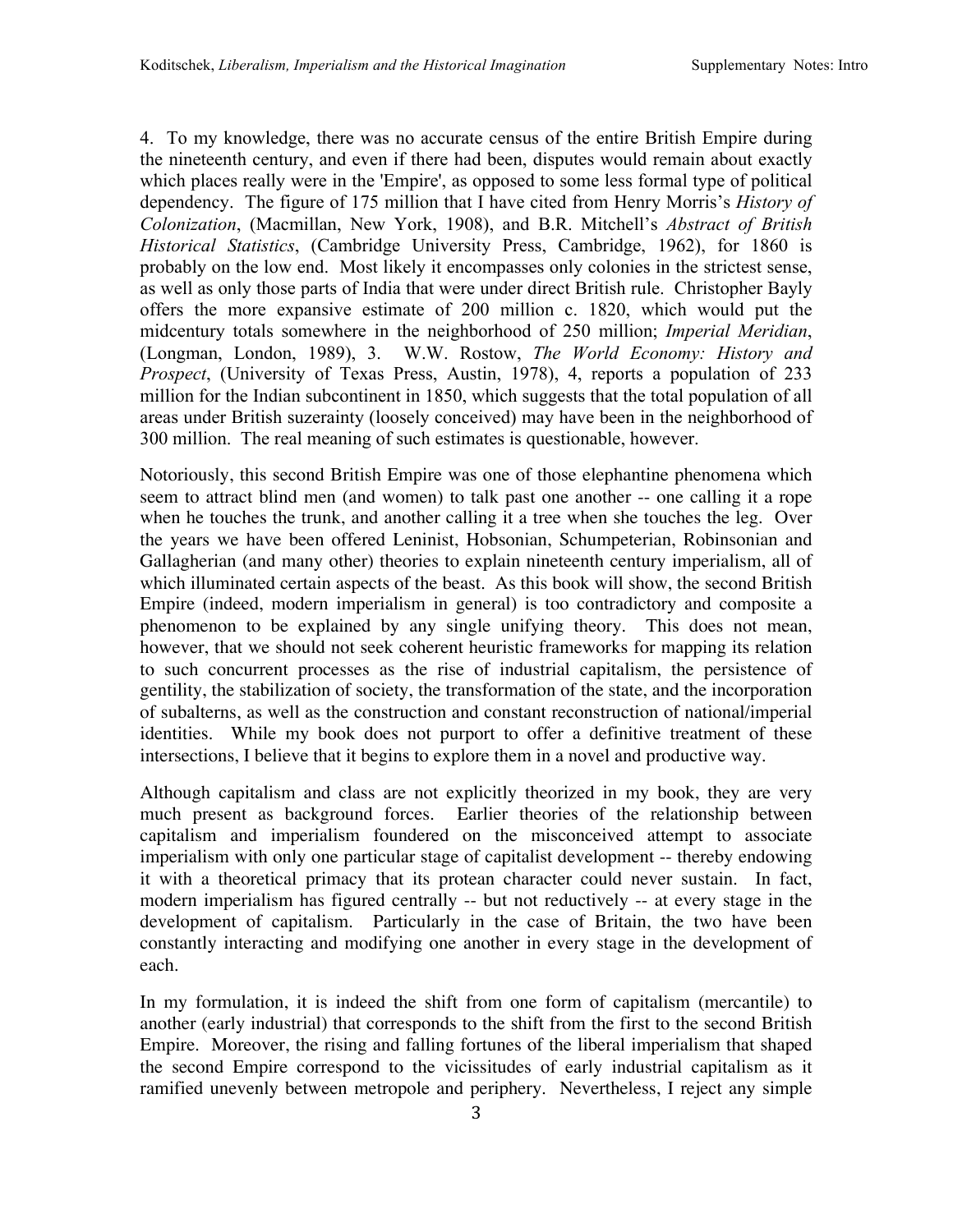reduction of the history of imperialism to the history of capitalism. Indeed, at some critical moments, it was the character of imperialism that determined the fate of capitalism in Britain far more than the other way around. As my analysis will demonstrate, this character of imperialism was determined to a considerable extent by the thrust of its discourses of progress/retrogression and racial superiority/inferiority. Changing discourses did not follow deterministically from the sequences of capitalism or the structures of Empire. Rather, as my analysis will indicate, these discourses themselves determined how well (or ill) imperial Britain was able to adapt at various moments to the sequence of successive capitalist regimes. These questions of the relationship of economic to political and cultural factors (and *vice versa*) are, as I have said, not explicitly theorized in this book. My treatment however follows from considerable thinking about these matters, which I hope to take up in a different venue.

5. It is important to keep in mind that when we speak of the transition from the first to the second British Empire, we are considering a process that did not occur overnight, but which gradually unfolded between 1776 and 1849, when the last of the Navigation Acts were repealed. Built, as it was, from critiques of the coercive character of its predecessor, this new Empire encountered almost immediate problems of legitimation once it became clear that the freedoms that it promised were redolent with deep-seeded contradictions of their own. Inherently dynamic, unsettled, and internally unstable, the new Empire seemed to advance through a succession of paradoxical antinomies - emancipation from slavery brought not only freedom, but new forms of work discipline that betokened even deeper, more intrusive forms of labor compulsion. The advent of free trade not only opened new opportunities for individuals, but also forced them into competitive markets whether they liked it or not. The end of private plunder in India opened the way not so much to efficient, transparent government, as to new regimes of public surplus extraction on a scale that had never before been known. The end of official ethnic and religious discrimination did not result in genuine equality, but underwrote new 'scientifically' formulated judgments of character and demarcations of race. The erosion of older patriarchal privileges did not lead to sexual liberation but to new, and even more narrowly-framed, masculine and feminine gender norms. The grant of self-government and Dominion status to 'Anglo-Saxon' settlers only drew stark attention to the more centralized authoritarian dominance that were imposed on the 'coloured' colonies. In short, the advance of civilization did not so much wipe out savagery as engraft a streak of brutality into the progress of civilization itself. Clearly, it would be no easy task to legitimize this new contradictory Empire, as what follows will make clear.

6. Historians are necessarily influenced by the world in which (and for which) they write. It may therefore be worth noting that this book was written while the American invasion and occupation of Iraq was underway. The imperial enterprises of nineteenth century Britain were, of course, in many respects quite different from this late modern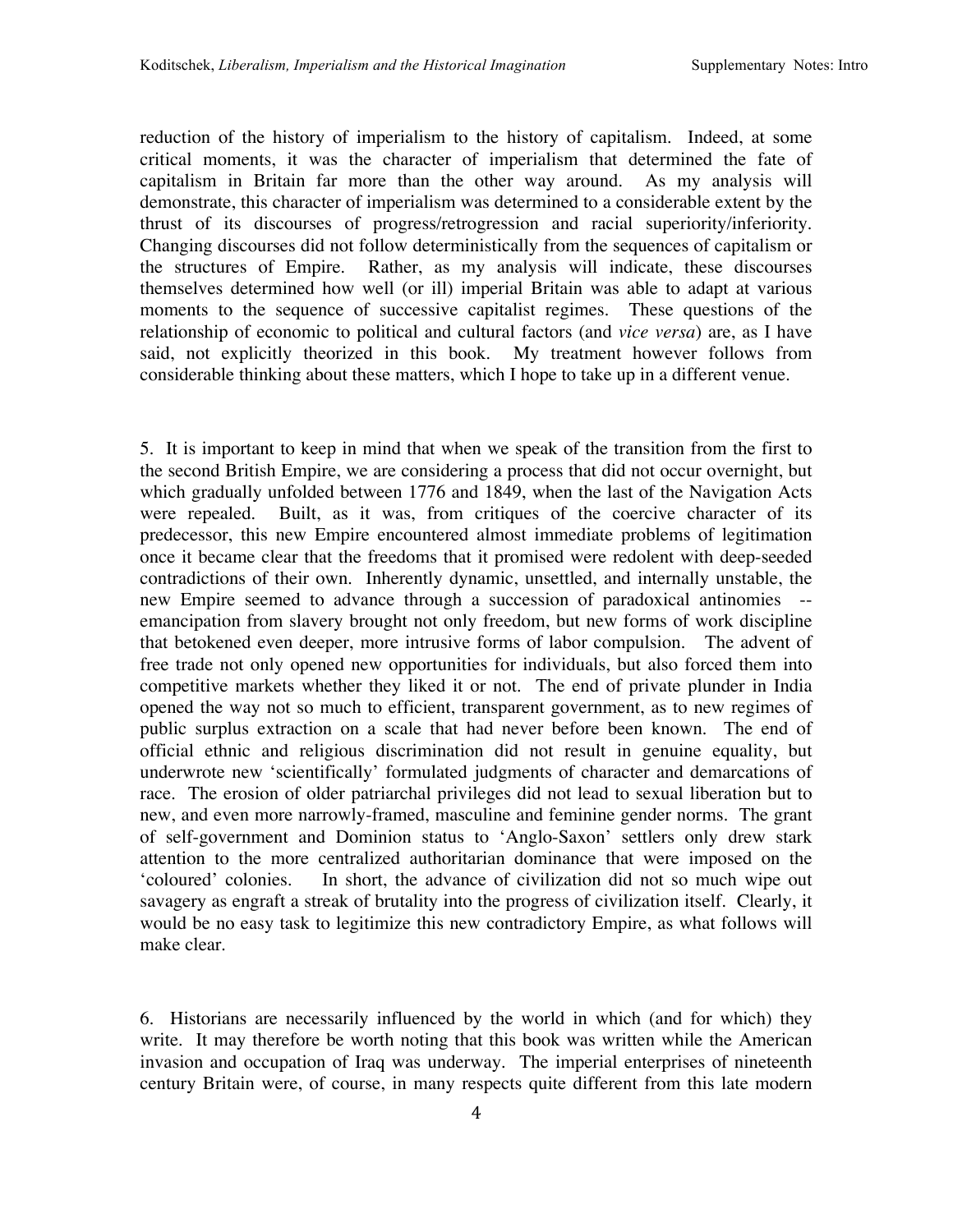adventure. Nevertheless, I would make the case that the activities and ideologies that my book endeavors to elucidate constituted the first chapter in the saga of liberal imperialism whose final stages we are hopefully witnessing today. The 'noble', patronizing desire to reform the backward (neo-)colonial other always belies the coercive methods that are required to bring this transformation about. If the reader detects elements in my analysis and my story that still resonate with current conditions, I hope he or she will agree that the parallels are no invention of mine, but rather reflect enduring patterns in the broader phenomenon of capitalist imperialism that were first set down in the time and place of my book.

7. While the advent of the progress narrative intensified the centrality of history in imperial legitimation, historical precedents had been relevant tools for self-understanding even during the first British Empire. At first, it was the spiritual energies of Protestantism and providence, which drove the initial wave of settlement. As these were eventually depleted, however, a secular prototype was found for conquest and expansion in the annals of ancient Roman history. Casting Britain as the new Rome became something of a commonplace, fuelling the fires of both patriotism and propaganda, particularly during the 'Augustan' Age of the eighteenth century when the parallelism between the two seemed to reach its apogee. Yet, as the century wore on, the lessons of Rome were more often taken as warnings against imperial over-reach. Domination of distant peoples, it was increasingly feared, brought the decline of republican virtue as luxury, corruption and moral enervation sapped manliness, vigor and metropolitan liberty. Edward Gibbon's monumental *Decline and Fall of the Roman Empire*, gave the most thorough airing to such anxieties. Gibbon, of course, was too excellent a scholar ever to forget the difference between the Roman Empire, which was (mostly) military and tributary, and the British, which was (predominantly) seaborne and commercial. Still, he could not help noting, in 1776, the connection between the *Decline* that he was writing and the decline that he was witnessing first hand. David Armitage, *The Ideological Origins of the British Empire*, (Cambridge University Press, Cambridge, 2000); Howard D. Weinbrot, *Augustus Caesar in 'Augustan' England*, (Princeton University Press, Princeton, 1978); Frank M. Turner, *Contesting Cultural Authority*, (Cambridge University Press, Cambridge, 1993), 231-61; J.G.A. Pocock, *Barbarism and Religion*, vol. III, *The First Decline and Fall*, (Cambridge University Press, Cambridge, 2003), 8; vol. IV, *Barbarians, Savages and Empires*, (Cambridge University Press, Cambridge, 2005), 5.

Given the classical education of Britain's elites, Greece and Rome always remained foils for contemporary discussion. However, with the rise of the progress narrative and the second British Empire, it became ever more difficult to sustain analogies with the empires of antiquity. Indeed, once free trade and 'progress' replaced mercantilism and 'robbery', the preeminent historical referent of British imperialism involved comparisons of the new Empire with its own former self. Almost by definition, the progress narrative required a rhetorical backdrop of un-enlightenment and retrogression, since the velocity of its ascent into the emancipatory future came to depend on its distance from the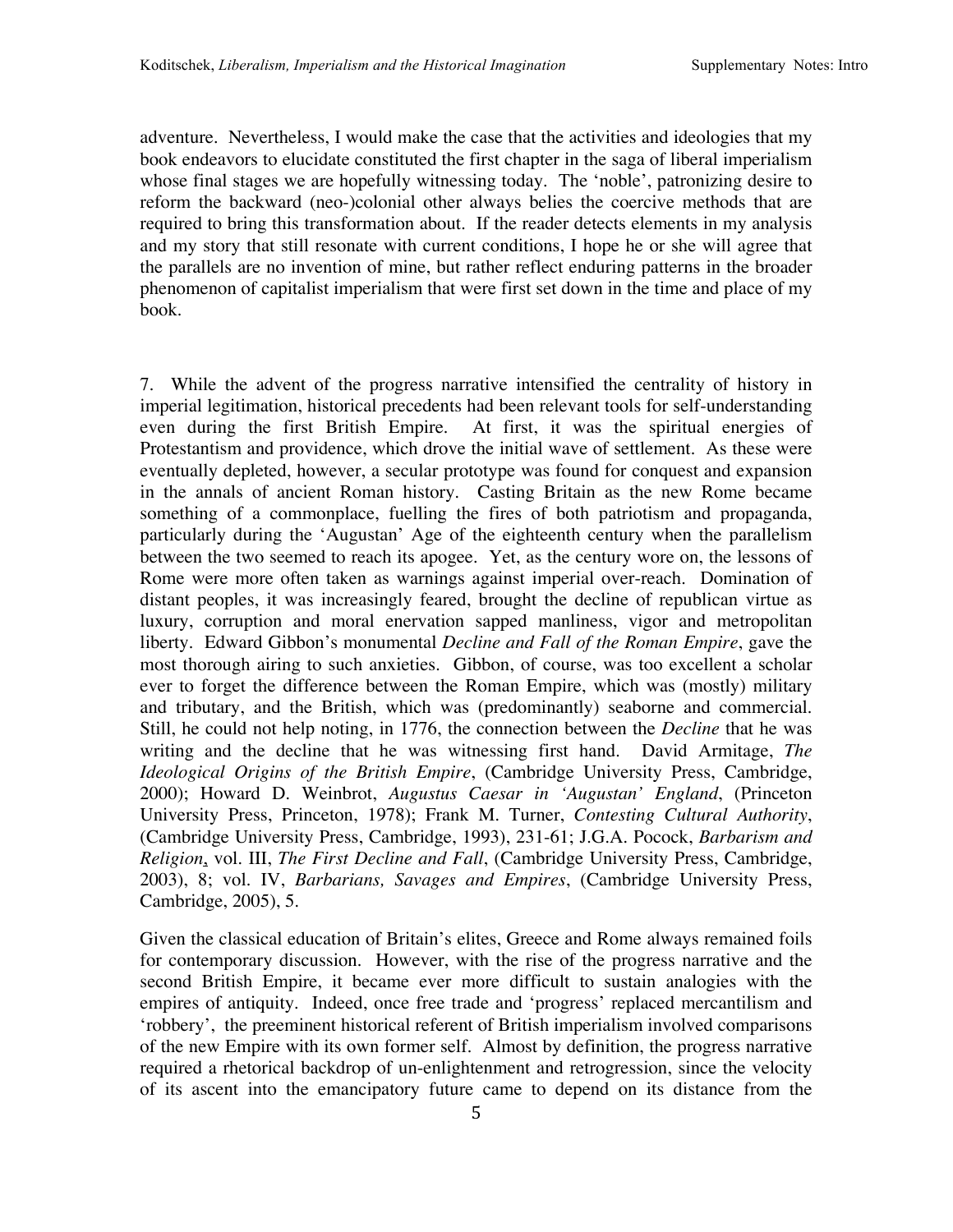benighted, exploitative past. Hence, the new Empire came to be defined as the opposite image of its predecessor. It gained legitimacy by redressing the crimes of slavery and the errors of coercion that two centuries of misguided mercantilism had wrought. Once these blots on the national conscience had been eradicated, a brilliant future would open up for the export of British goods, values, religion, institutions, and history: in the story of Britain's original liberal, industrial, capitalist ascent, it was argued, there was a lesson of liberty and improvement for all mankind. By accepting British tutelage, and acquiescing in British rule, retrograde peoples on every continent could join the van of progress, preparing for the day when they would be ready for British-style representative government of their own.

In each of these cases, history was invoked, not merely to justify imperialism, but *actively* to *reconstruct* it along novel lines. Roadmaps for the future could be derived from history's inherently reflexive character -- its incessant dialectic between a projective future and an interpretable past. This reflexivity afforded a vehicle for managing those contradictions that experience could not directly resolve. Since historical discourses were relatively open, and gave no definitive answers to imperial questions, they constituted arenas for discussion and debate of rival views. Because it was a genre with immense prestige and enormous popularity, history provided a forum in which popular historians, imperial policy makers, and the larger reading public could work through these imperial questions, groping towards a possible consensus. Since this discussion was conducted in a wide range of formats, from novels, to critical essays, to multi-volume national histories, it has never received the attention from imperial historians that it deserves.

Precisely because this new, progressive Empire was a dynamic formation, its civilization and citizenship had to be depicted as the outgrowths of a long and arduous developmental process. The rights and privileges of any group or individual would depend on how far they had progressed along a sequence of evolutionary stages. Acquiescence in Britishness was taken as the truest mark of advancement, while the depiction of colonial subalterns as backward and lacking indigenous history served as an instrument of exclusion, relegating such unfortunate others to the bottom rung of the westernizing British trajectory.

In sum, history enjoyed a privileged status because it provided a vehicle for managing the contradictions that I set out in the first two pages of this book. History was the favored instrument for explicating the meaning and limits of 'British' freedom, in the context of a British imperial world where coercion still obtained. Through history, it might be possible to square this circle. History could show why, and for how long, coercion might be necessary. It could suggest how, in future, the legacy of liberty might be reclaimed. In this manner, grand, romantic narratives of Britishness triumphant were constructed from several contrasting viewpoints. In different ways, each of the figures in my study was concerned to demonstrate how Greater Britain might realize her greatness, and how she might avoid the fate of Greater Athens and Greater Rome. What had begun as a small, marginal, seafaring nation might yet remain ascendant in a world of limitless industrial expansion and transcontinental superpowers. Now that this dream of a Greater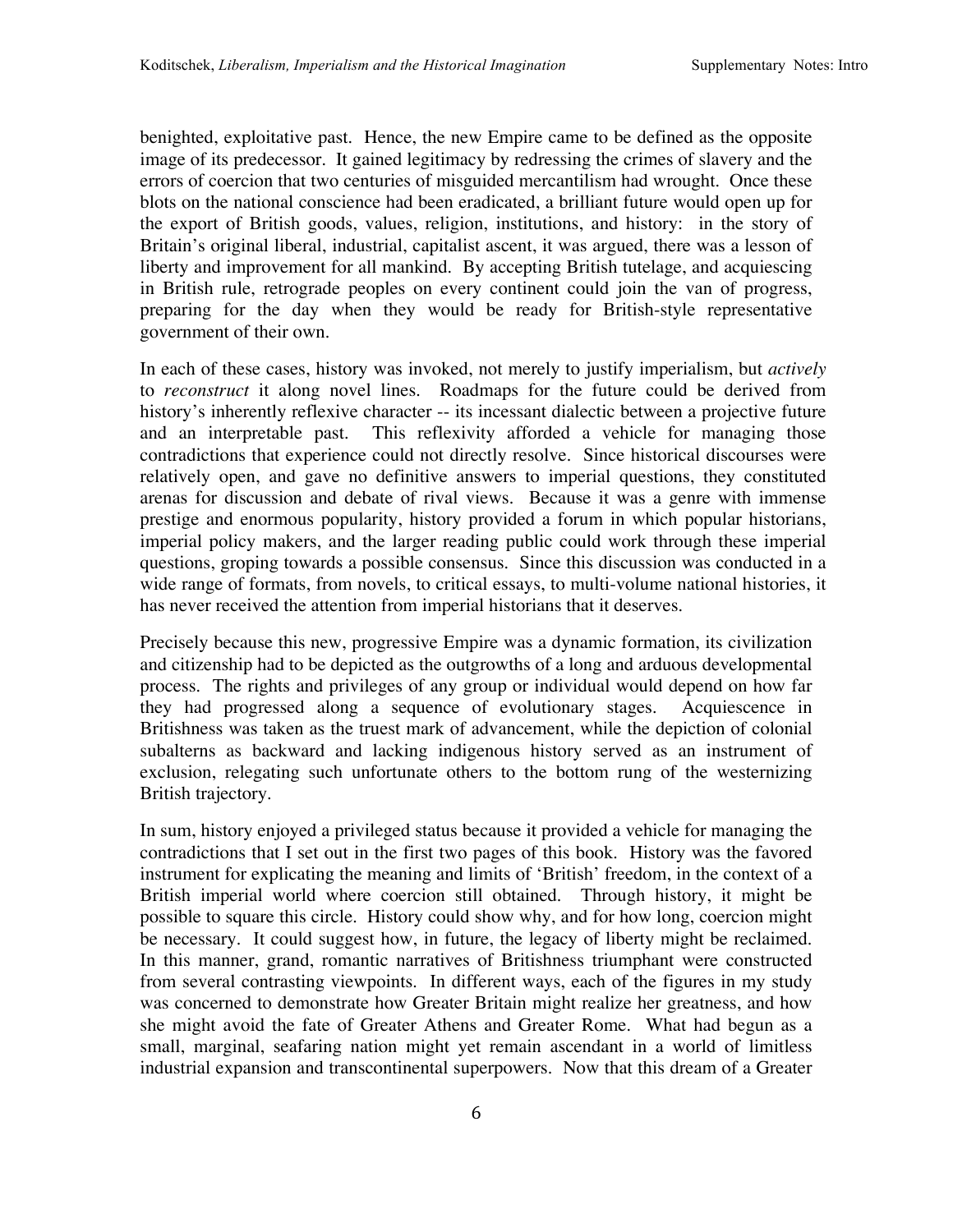Britain is finished, the time seems ripe to interrogate it in a more critical, historical, and disinterested way.

9. My definition of the "second British Empire" departs from the conventional one, aptly summarized by Paul Langford (*A Polite and Commercial People: England, 1727-1783*, Oxford University Press, Oxford, 1992, pg. 619) as "a new concept of Empire, commercial rather than territorial in character, and oriental rather than occidental in direction." The problem with this approach is that the new commercial concept of Empire quickly became even more territorial in character than the old one. Similarly, alongside its new oriental direction, many of the old occidental holdings were retained. The most succinct way to formulate my alternative approach to the "second British Empire" is to envision it as the product of an effort to navigate between four partly contradictory and incompatible imperatives: 1) The determination, after 1776, to create a new Empire of trade that would, as far as possible, be economic and informal rather than political and territorial. 2) The necessity of responding to the disruptive effects of British trade and economic penetration into the collapsing traditional empires of Asia, and the more loosely coordinated societies of Africa. This, however, entailed the assumption of more and more direct British political responsibility and territorial control. 3) The aspiration to avoid any repetition of the American debacle, by gradually devolving local home rule to "civilized" Anglo-Saxon colonists, ultimately creating a more decentralized and federative imperial structure. 4) The necessity of deciding if (and when) the non-Anglo- Saxon Irish, Indian, Burmese, Malay, Arab, and African subjects of the new territorial Empire were becoming sufficiently civilized and anglicized as to share in these (originally racialized) federative imperial structures. For an exhaustive though somewhat narrow account of the creation of the second Empire, focusing on the later eighteenth century, and emphasizing 'the swing to the East', see Vincent Harlow, *The Founding of the Second British Empire*, two vols., (Longmans, London, 1962, 1964). For a more upto date and more expansive re-traversal of the same ground see Peter Marshall, *The Making and Unmaking of Empires: Britain, India and America c. 1750-1783*, (Oxford University Press, Oxford, 2005).

10. Another way to put this would be to say that a good deal of the second 'liberal' British Empire was fabricated in response to what would today be called 'blowback' from the violence of the first. The most obvious case here was that of slavery. Given slavery's centrality to the structure of society in the West Indies (as well as in the formerly Dutch South Africa, and the formerly British United States) the project of dismantling it and replacing it with satisfactory forms of free labor set the primary agenda for the renewal of imperialism in the nineteenth century. Redeeming the crimes and iniquities of sinful predecessors provided an ample program for several generations of evangelicals and utilitarians alike. In Ireland, the long dark night of conquest and religious oppression required a comparable sequence of reckoning, redemption, and imperial reform. Even in those parts of the Empire that were newly acquired (Australia and New Zealand) or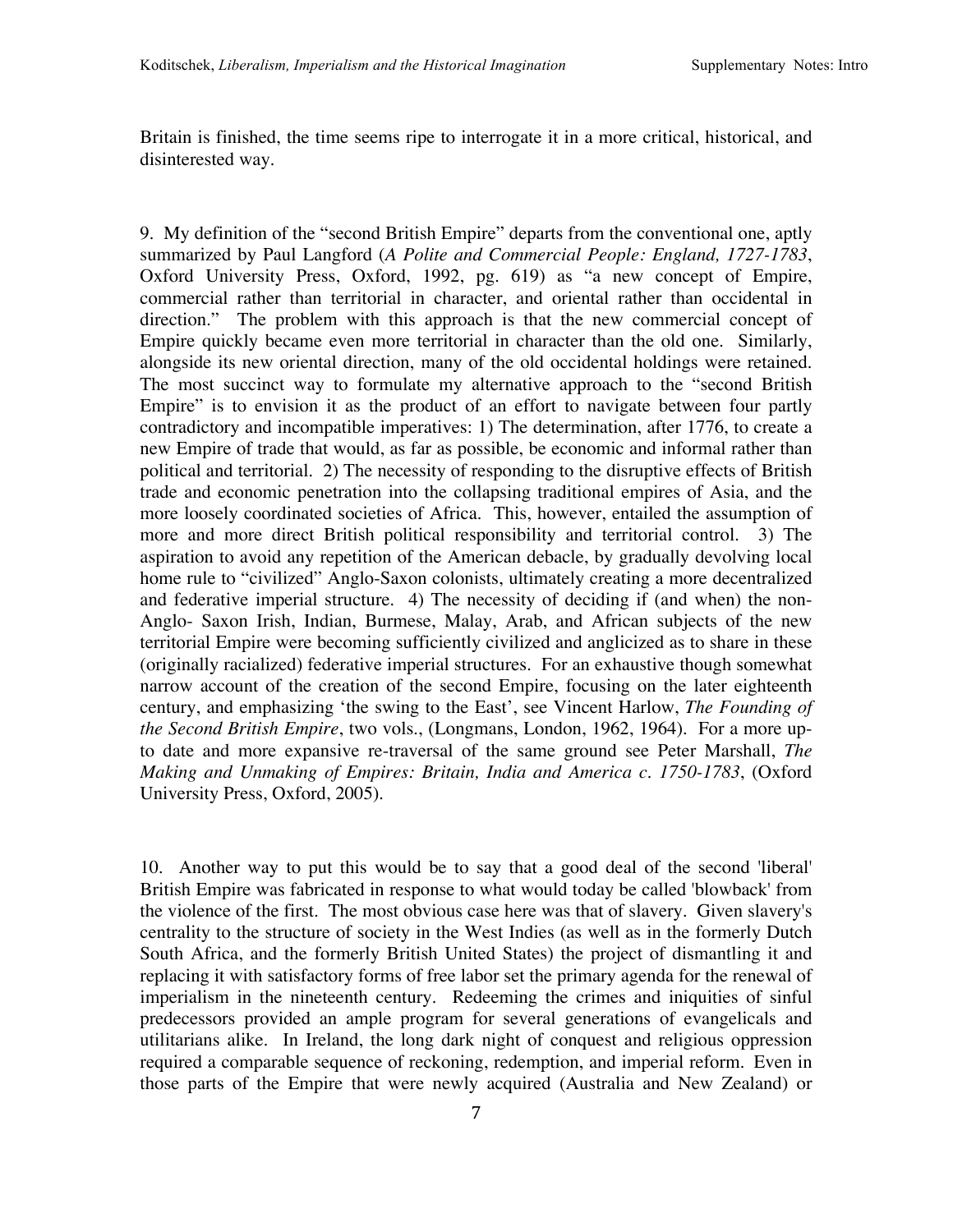newly settled (western Canada and the South African interior), the ghost of the first British Empire haunted the program through which the second was built. In each case, it was through narratives of what had gone wrong with the original imperial ventures that the new policies for rectification were largely framed. The
term
'blowback' was coined by the CIA to characterize the unintended consequences of American imperialism. It is critically examined in Chalmers Johnson, *Blowback: The Costs and Consequences of American Empire*, (Henry Holt, New York, 2000). For analyses of liberal efforts to redeem the sin of slavery see, especially, Thomas Holt, *The Problem of Freedom: Race, Labor and Politics in Jamaica and Britain, 1832-1938*, (Johns Hopkins University Press, Baltimore, 1992); Robert Carl-Heinz Shell, *Children of Bondage; A Social History of the Slave Society at the Cape of Good Hope, 1652-1838*, (University Press of New England (Hanover, 1994); David Brion Davis, *The Problem of Slavery in the Age of Revolution, 1770-1823*, (Cornell University Press, Ithaca, New York, 1975); Robin Blackburn, *The Overthrow of Colonial Slavery, 1776-1848*, (Verso, London, 1988), 1-160; Eric Foner, *Nothing but Freedom: Emancipation and its Legacy*, (Louisiana University Press, Baton Rouge, 1983). See also Oliver MacDonagh, *Ireland*, (Prentice Hall, Englewood Cliffs, New Jersey, 1968); Patrick O'Farrell, *Ireland's English Question*, (Schocken, New York, 1971), 1-160; Alan Lester, *Imperial Networks: Creating Identities in Nineteenth Century South Africa and Britain*, (Routledge, London, 2001); and James Belich, *Making Peoples: A History of New Zealanders*, (University of Hawaii Press, Honolulu, 1996).

11. In addition to the references in this numbered footnote, see D.A. Low, *Lion Rampant: Essays in the Study of British Imperialism*, (Cass, London, 1973), and Bernard Semmel, *The Liberal Ideal and the Demons of Empire: Theories of Imperialism from Adam Smith to Lenin*, (Johns Hopkins, Baltimore, 1983). My own project in this book continues a longstanding interest in nineteenth century liberalism, which I began in an earlier book. In that book, *Class Formation and Urban Industrial Society: Bradford, 1750-1850*, (Cambridge University Press, Cambridge, 1990), I examined the ways in which liberal hegemony was achieved in the context of a single industrial city. By extending the scope of my enquiry to encompass the British Empire, I aim to expand, but also to complicate, my earlier analysis. The progress narrative, when couched as a liberal imperial romance, was the product of industrial capitalist social relations, but its hegemonic aims were even more ambitious, purporting to encompass and integrate every social group throughout the world. How far this liberal imperial romance simply reflected British global capitalist hegemony, and how far it *actively constructed* this hegemony, is one of the questions that I am exploring in the present book.

18. British identities were not merely constructed in opposition to some dangerous alien. They also flowed from the sense of participation in a common historical project. My argument is that Greater Britain (like Great Britain) was a contested terrain, in which different lines of inclusion and exclusion were being drawn by different people, at different times, and in different ways. Between the defeat of France and the rise of Germany (c.